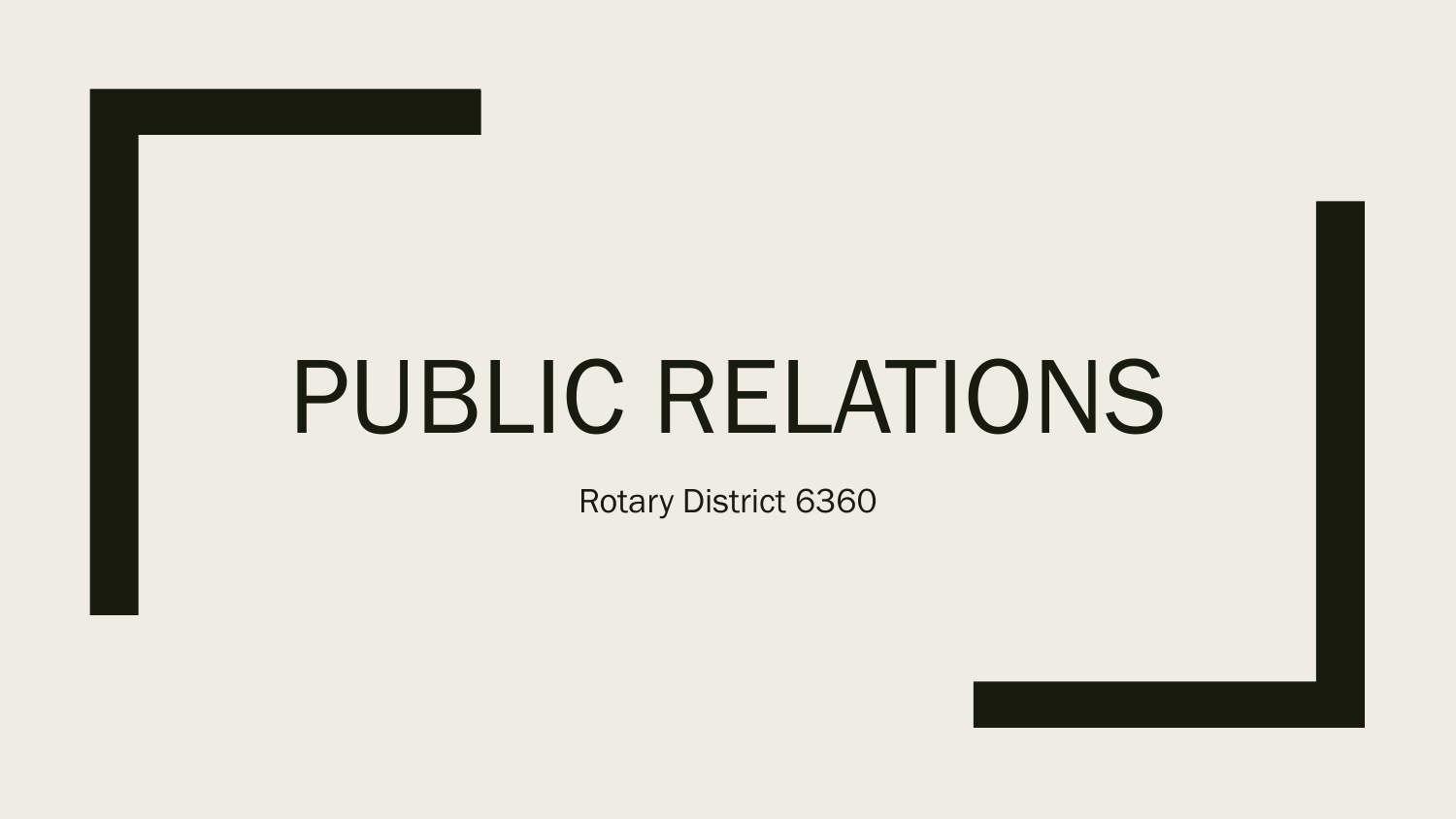"Public Relations" is the practice of deliberately managing the release and spread of information between an individual or an organization and the public in order to affect the public perception.

## Definition on Wikipedia

Always be aware of how your represent your club and Rotary in general.

Be consistent in your message.

Don't make private information public s.a. posting personal information on social media.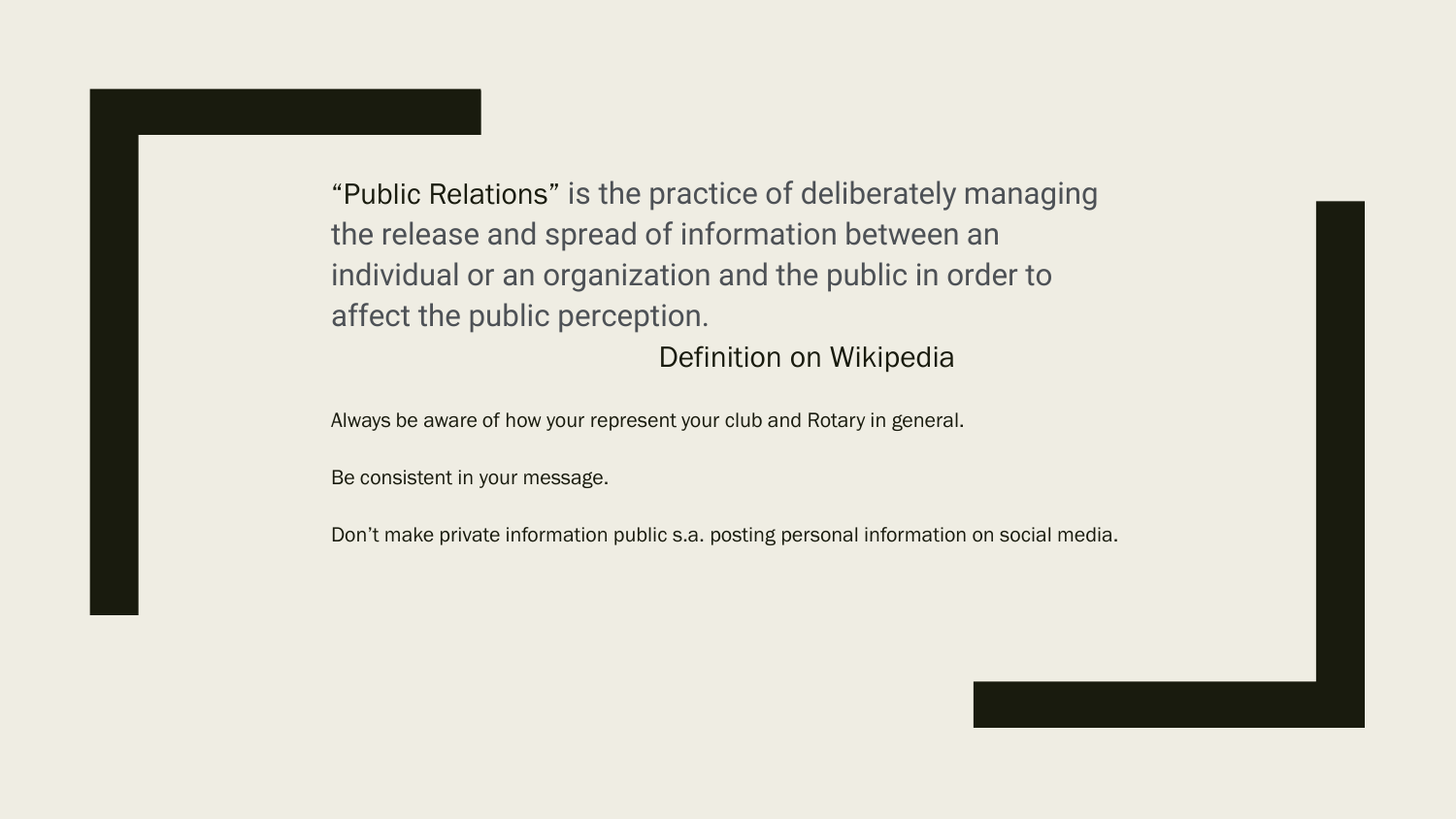## *Rotary Resources*

*There are lots of resources available on the Rotary International website that can be used to generate consistent content.*

*<https://my.rotary.org/en/learning-reference/learn-topic/membership>*

*These resources are freely available and Rotary encourages a consistent imagery and messages as detailed on their website.*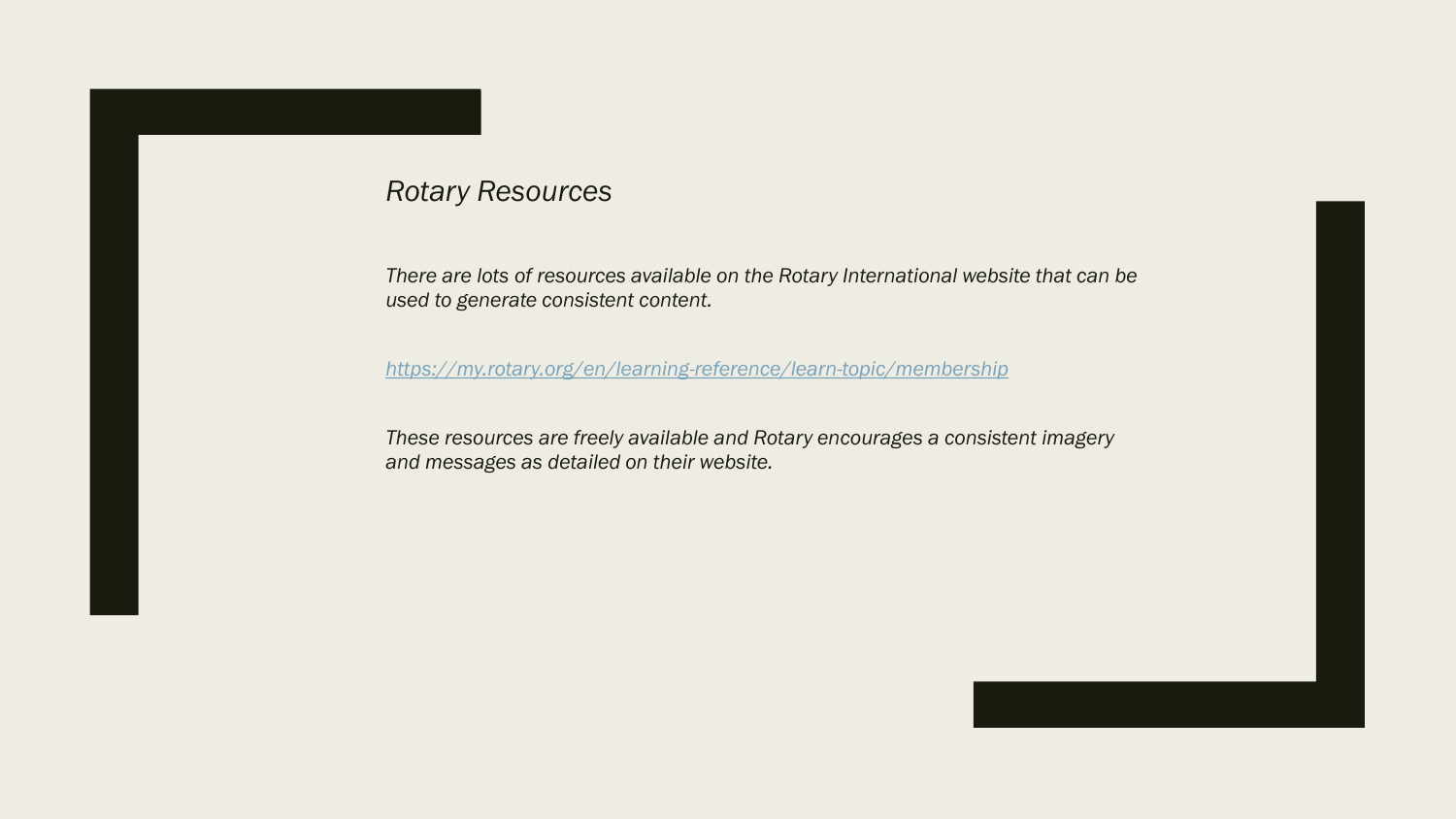Communicating with two type of audiences

- *Potential Members*
- *Current Members*

Facebook? Maybe, but limited. Entries get pushed down as new entries show up, not good for static or private information

Website? Probably, depending on size and how active the club is.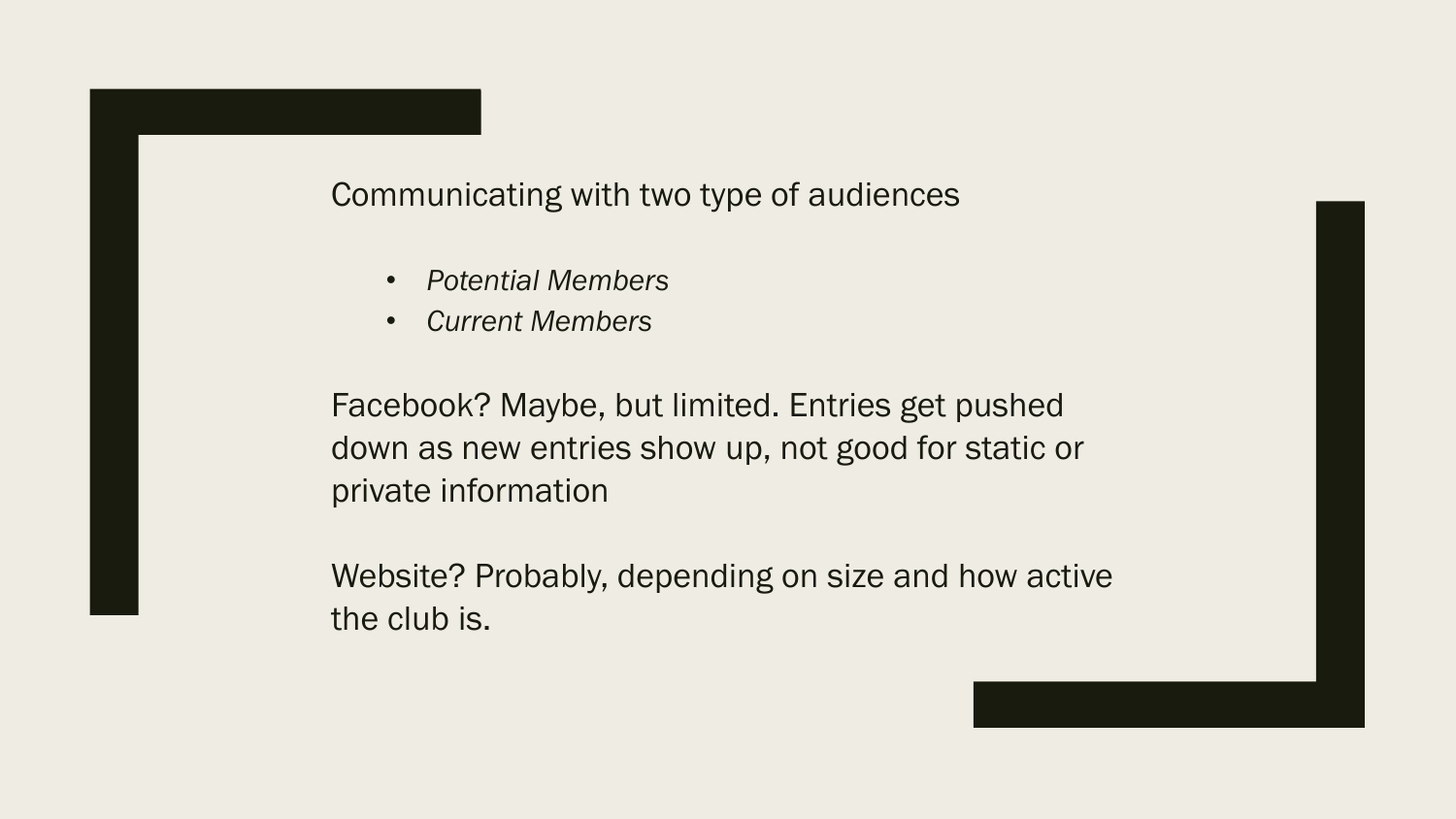## What to post?

Public

Meeting address Date and time Upcoming meeting information s.a. cancellations, etc. Contact form (need someone to receive messages and respond) General information about the club and it's projects

#### Private

List of members Minutes (maybe) Financials (maybe) Bylaws (maybe) Member information (maybe, use with or without dacDB) Payment of dues Access information to Rotary International, dacDB, etc.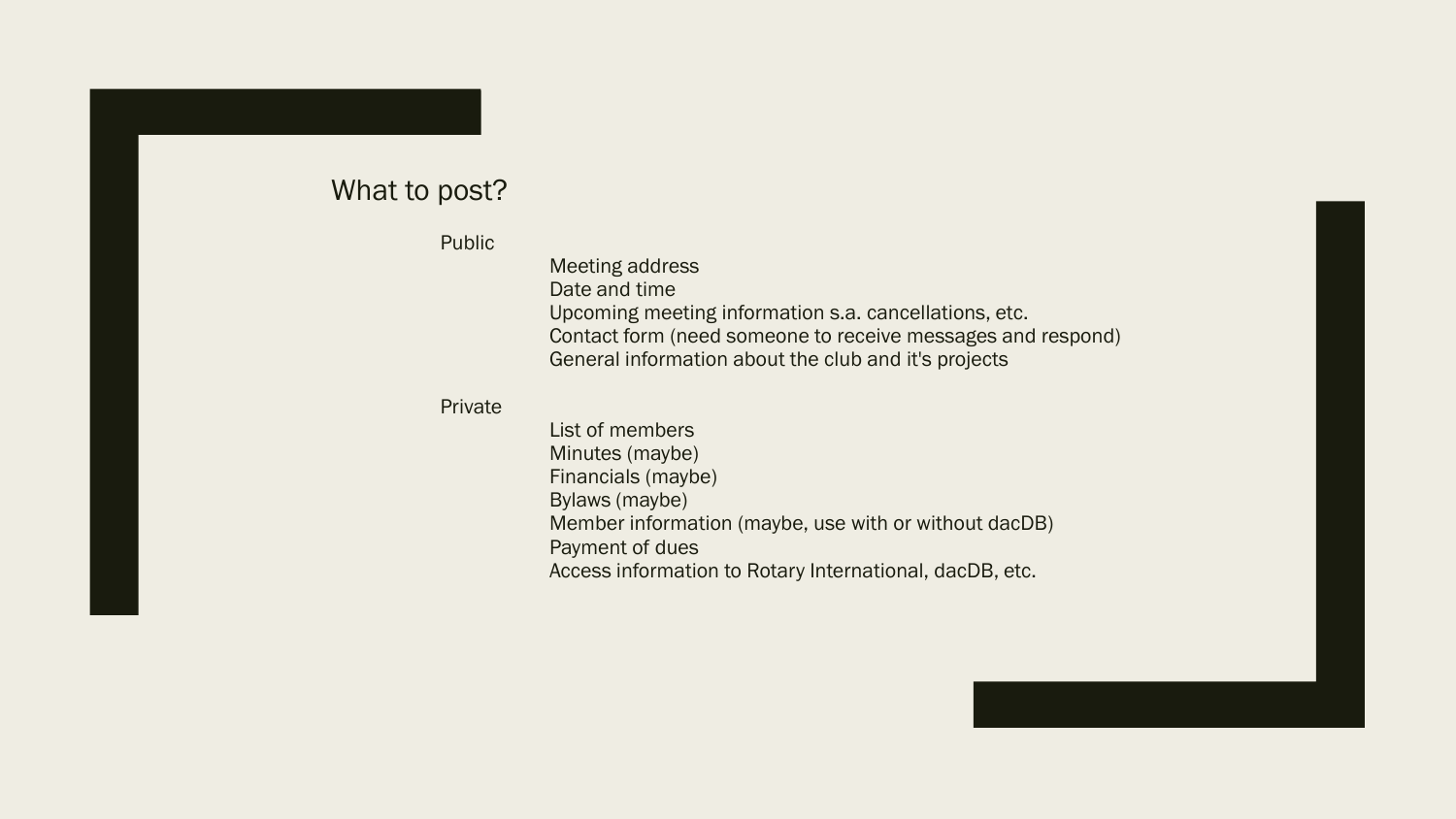## *Cost of having a website?*

*Free - not worth it*

*Dirt cheap (\$5/mo) - fairly limited (you get what you pay for is usually true), still has to be managed*

*Other - Expect an initial cost for development and at least \$20 per month*

*Considerations are look, support, updates, backup, security, private/secure area, and ease of maintenance*

*Hiring a professional to develop a website for the club would typically cost at least \$1,500 plus \$20 - \$50 per month*

*If you have someone in the club willing and able to develop a website, this cost can be much lower*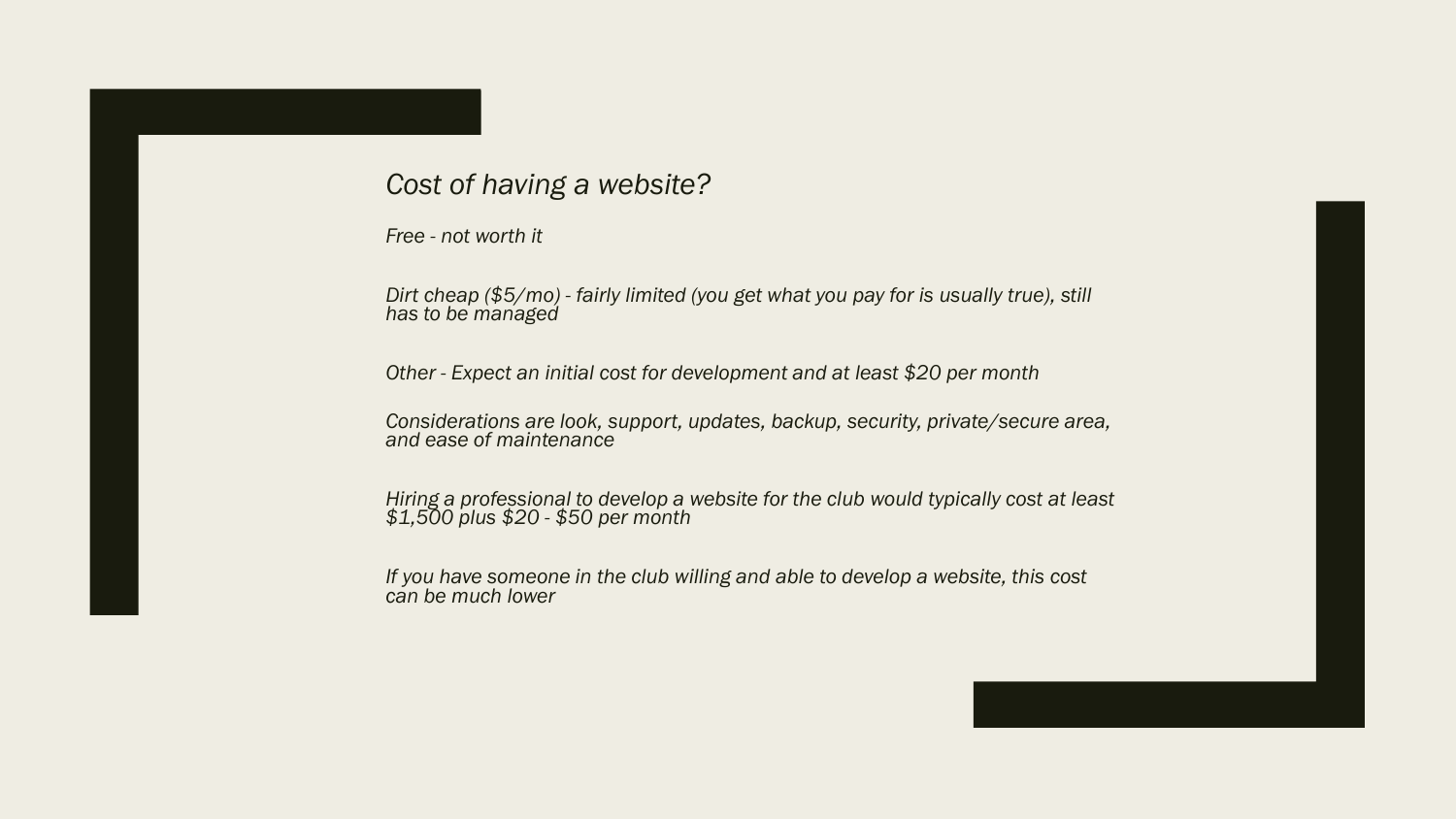## *Cost of having a website? (continued)*

*A "cookie cutter" websites are available for Rotary clubs. One company that provides these is a Canadian company called ClubRunner.*

*If interested in learning more, go to clubrunner.ca.*

*A simple club website through Web Centers USA*

*A brief description of the club The meeting location and time A section describing current projects A contact form A choice of own domain (extra \$20/year) or subdomain (i.e. clubname.rotaryclub.website) A secure area to list members, their emails, phone numbers, and any other information desired One-time cost \$500, monthly cost (hosting and support) \$20 Benefit of this approach over a site like ClubRunner is simplicity, ease of setting up, and clear pricing.*

*If interested in learning more, contact me (Petur, 269-998-0387, petur@webcentersusa.com)*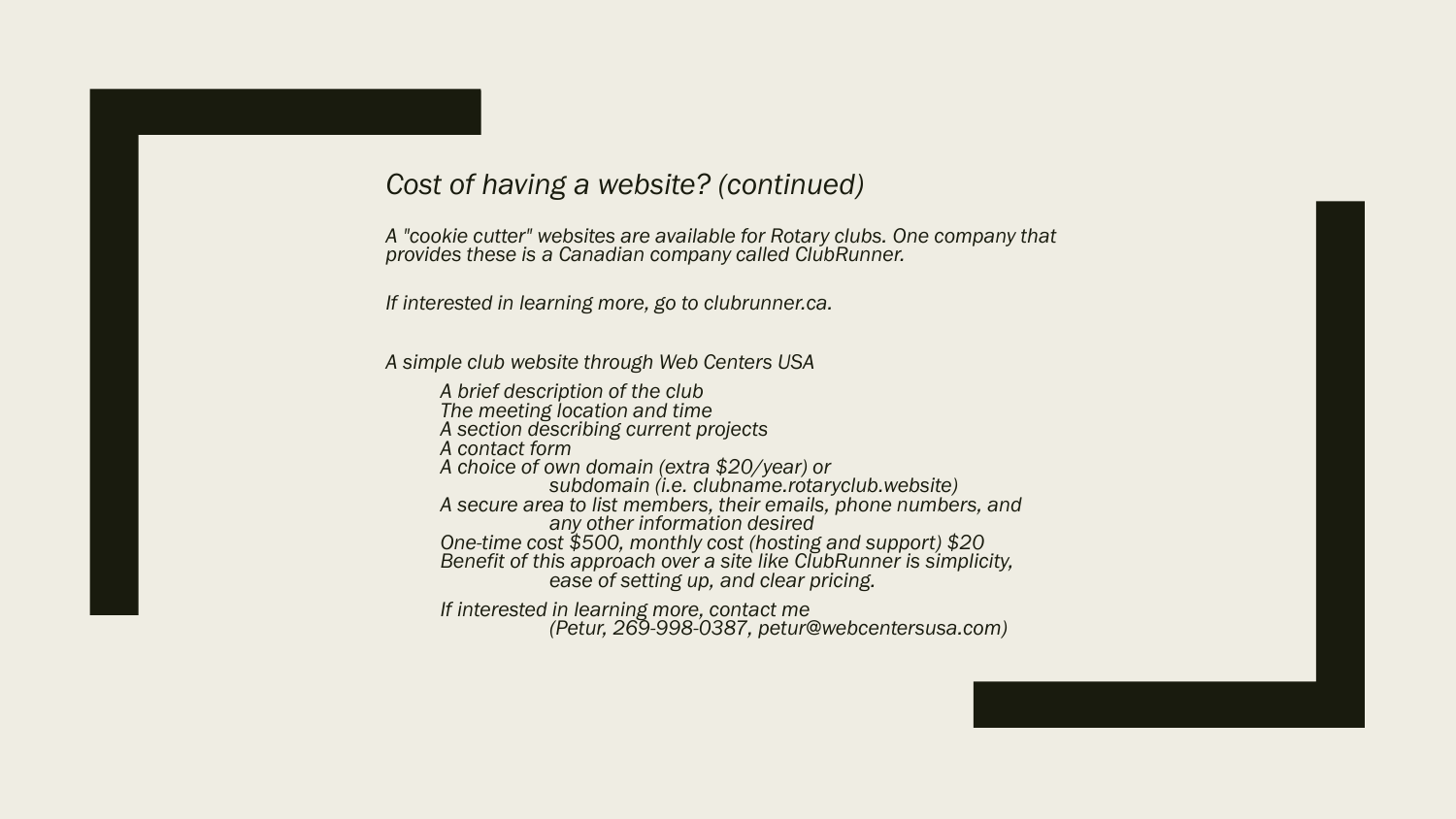*Cost of having a website? (continued)*

*A simple email forwarding service through Web Centers USA*

*If all the club wants is help with managing emails*

*An email address for club officers (i.e. president, treasurer, secretary, etc.) can be set up and all email forwarded to individual personal emails*

*Cost: \$25 setup fee, and \$12/year for 1 address, \$19/year for 2, and each additional \$2/year*

*Main benefit are that the addresses stay the same from year to year as only the forwarding changes*

*If interested in learning more, contact me (Petur, 269-998-0387, petur@webcentersusa.com)*